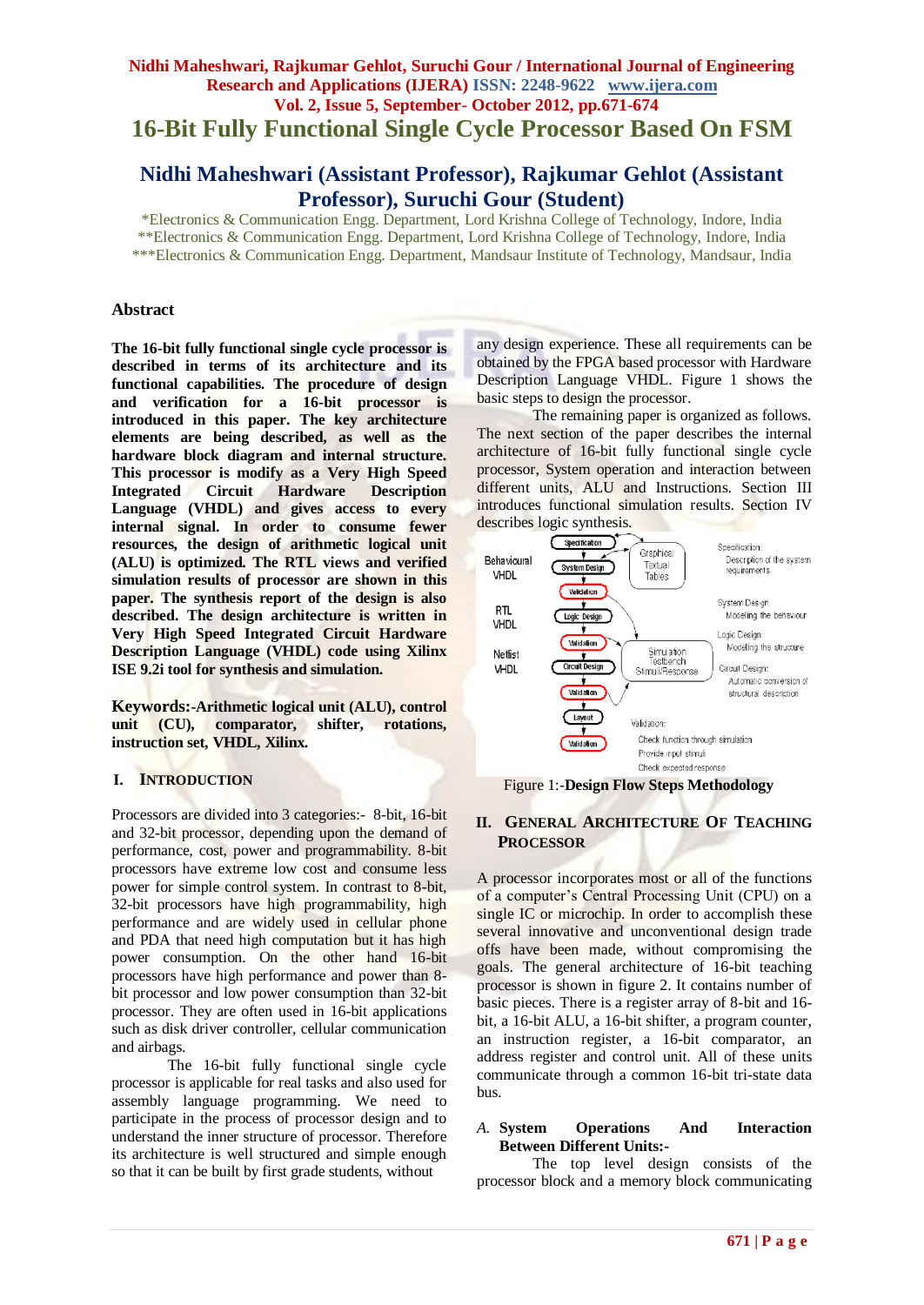#### **Nidhi Maheshwari, Rajkumar Gehlot, Suruchi Gour / International Journal of Engineering Research and Applications (IJERA) ISSN: 2248-9622 www.ijera.com Vol. 2, Issue 5, September- October 2012, pp.**

through a bi-directional data bus, an address bus, and few control lines. The processor fetches instructions from external memory and executes these instructions to run a program. These instructions are stored in instruction register and decoded by control unit. The control unit causes the appropriate signal interaction for processor unit to execute the instruction.

If the instruction is an add of two registers, the control unit would cause the first register value to be written in operational register (OpReg) for temporary storage. The second register value would then be placed on data bus. The ALU is now set at add mode and result will be stored in output register (OutReg). Output register stores the resulting value until it is copied to the final destination. When executing an instruction, number of steps takes place. Program counter holds the address in memory of the current instruction. After an instruction has finished execution, the program counter is advanced to where the next instruction is located. If the processor is executing a linear stream of instructions, this is the next instruction. If a branch is taken, the program counter is loaded with next instruction location directly. The processor values the address register, which gives output as new address on the address bus. At the same time, control unit sets the  $R/W$  (read write signals) to  $0$  for read operation and sets signal VMA (Valid Memory Address) to "1", signaling the memory that the address is now valid. Memory decodes the address and places the memory data on data bus. When data has been placed on data bus, memory set the READY signal to '1' indicating that the memory data is ready for consumption.

Control unit causes the memory data to be written into the instruction register. The control unit is now access and decodes the instruction. The decoded instruction executes, and process starts over again.



Figure 2:- **Internal architecture of 16-bit processor**

## *B.* **Arithmetic Logical Unit (ALU):-**

The arithmetic operations are comprised of addition, addition with carry, subtraction, subtraction with borrow. Most of the time behavioral method of hardware description is employed using the following expressions:

 $A+B$  $A+B+C$ A-B

A-B-C

The behavioral capabilities of HDL can be more powerful and more convenient for some designs. However, in this case the behavioral description will likely imply more adder unit usage in order to realize these functions.

The block diagram of the ALU is shown in Figure 3. It consumes only one adder unit and can cooperate with the multiplexer to realize different calculations. Table 1 shows consumed resources of the two methods.



Figure 3:- **ALU Block Diagram**

Table 1**:- Consumed Resources Report**

|                        | Behavior    | Structural  |
|------------------------|-------------|-------------|
|                        | Description | Description |
| Number of Slices       | 54          | 49          |
| Number of 4 input LUTs | 80          |             |

An alternative way adopted, structural description is to split the ALU into two modules, Logic module and Arithmetic module. During a component design experiment, to facilitate the manual operation, the parameter is set as 4 bits; otherwise, for a principal machine design, only the parameter needs to be changed to 16 bits to become a 16-bit ALU.

The advanced ALU has basic arithmetic and logical operations including addition (+), subtraction (-), multiplication (\*), negation (^), and in addition of some other operations such as bit shifts  $(\langle \langle \rangle \rangle)$ , bitwise logic operations  $(\&, \wedge, \sim)$ , and logical operations  $(\&\&\,,!,\n$ 

## *C.* **Instructions:-**

Instructions can be divided into five major categories:-

 **CPU Control** – instructions like NOP, STOP or SET do not generate numeric result but alter the processor's state. The SET and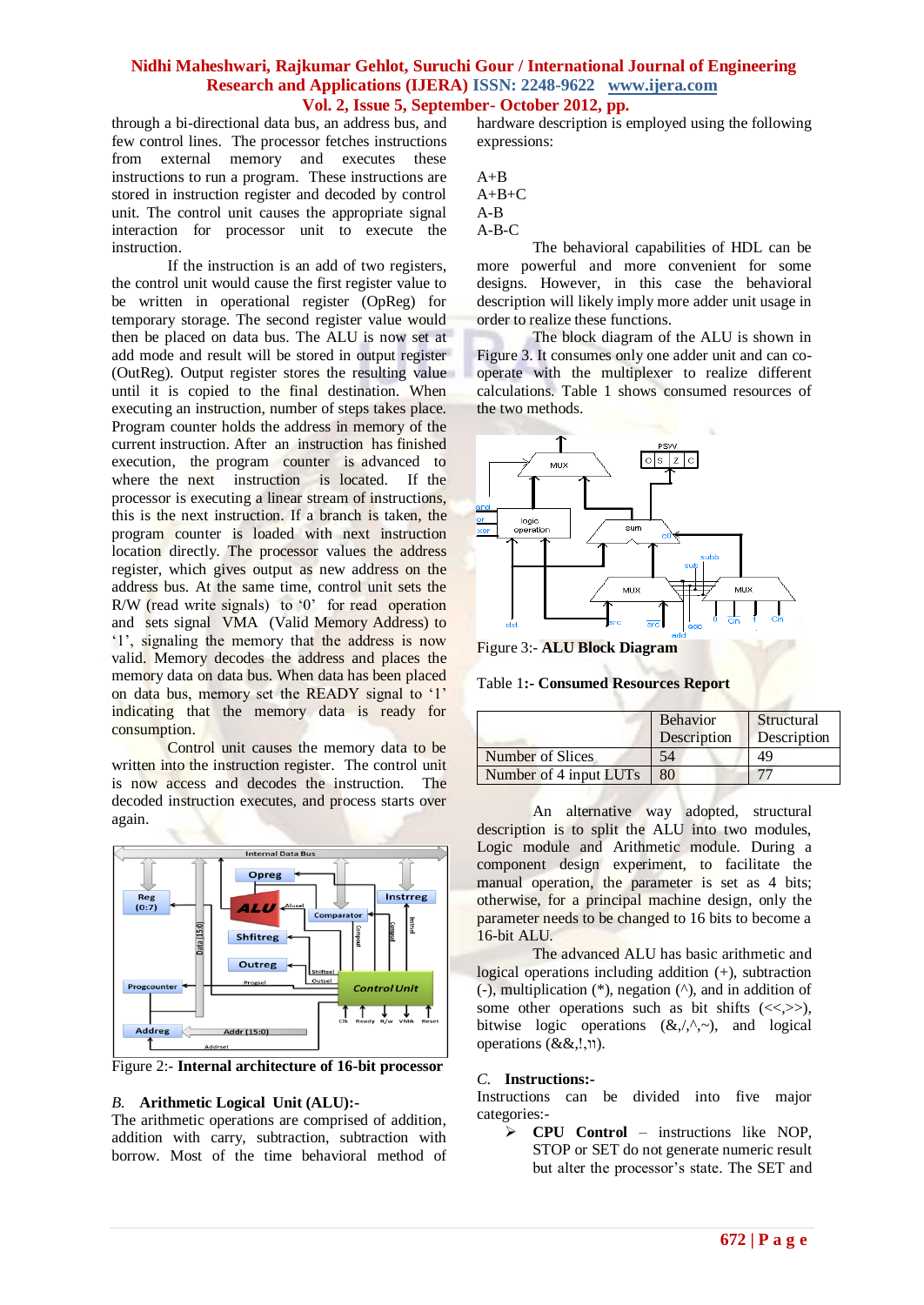## **Nidhi Maheshwari, Rajkumar Gehlot, Suruchi Gour / International Journal of Engineering Research and Applications (IJERA) ISSN: 2248-9622 www.ijera.com Vol. 2, Issue 5, September- October 2012, pp.**

CLR instructions allow setting and clearing of any status or control flag.

- **Data Transfer** instructions like MOV, LOAD or PUSH copy the content of an internal register to another register, a memory location, or load the data from these sources to register file.
- **Branch and Subroutine** -- instructions like JMP, CALL or RET alter the value of program counter and access the call stack.
- > **Arithmetic and Logic** -- instructions like ADD, NEG or XOR generate numeric result as a function of two source operands, in unsigned integer depending of the state of SF flag.
- > Multiplication and Division -- these instructions generate two results during execution. The multiplication will output a 32 bit result and the division will output a quotient and a remainder.

| <b>INSRUCTIONS TYPE</b> | <b>NOTE</b>                |
|-------------------------|----------------------------|
| <b>NOP</b>              | No operation               |
| <b>SET</b>              | Set operation              |
| <b>CLR</b>              | <b>Clear operation</b>     |
| <b>JMP</b>              | Jump operation             |
| <b>CALL</b>             | Call operation             |
| <b>LOAD</b>             | Load register              |
| <b>STORE</b>            | Store register             |
| <b>MOVE</b>             | Move value to register     |
| <b>LOADI</b>            | Load register with         |
|                         | immediate value            |
| <b>BRANCHI</b>          | <b>Branch to immediate</b> |
|                         | address                    |
| <b>INC</b>              | Increment                  |
| <b>DEC</b>              | Decrement                  |
| <b>AND</b>              | AND two register           |
| <b>OR</b>               | OR two register            |
| <b>XOR</b>              | <b>XOR</b> two register    |
| <b>NOT</b>              | NOT a register             |
| <b>ADD</b>              | Add two register           |
| <b>SUB</b>              | Subtract two register      |
| ZERO                    | Zero a register            |
| SHL                     | Shift left                 |
| SHR                     | Shift right                |
| <b>ROTR</b>             | Rotate right               |



Figure 4:- **Finite State Machine**

#### **III .FUNCTIONAL SIMULATION RESULTS**

Functional simulation is the way to verify a design. In our design we verify the components of processor by the functional simulation and obtained the simulated data which confirms the work ability of our design. Here we also found that functional simulation is also verified for the whole processor.



Figure 10:- **Simulation Result of RAM**

. олин<br>Е <mark>б4</mark> а[15:0]



Figure 11:- **Simulation Result of Control Unit**